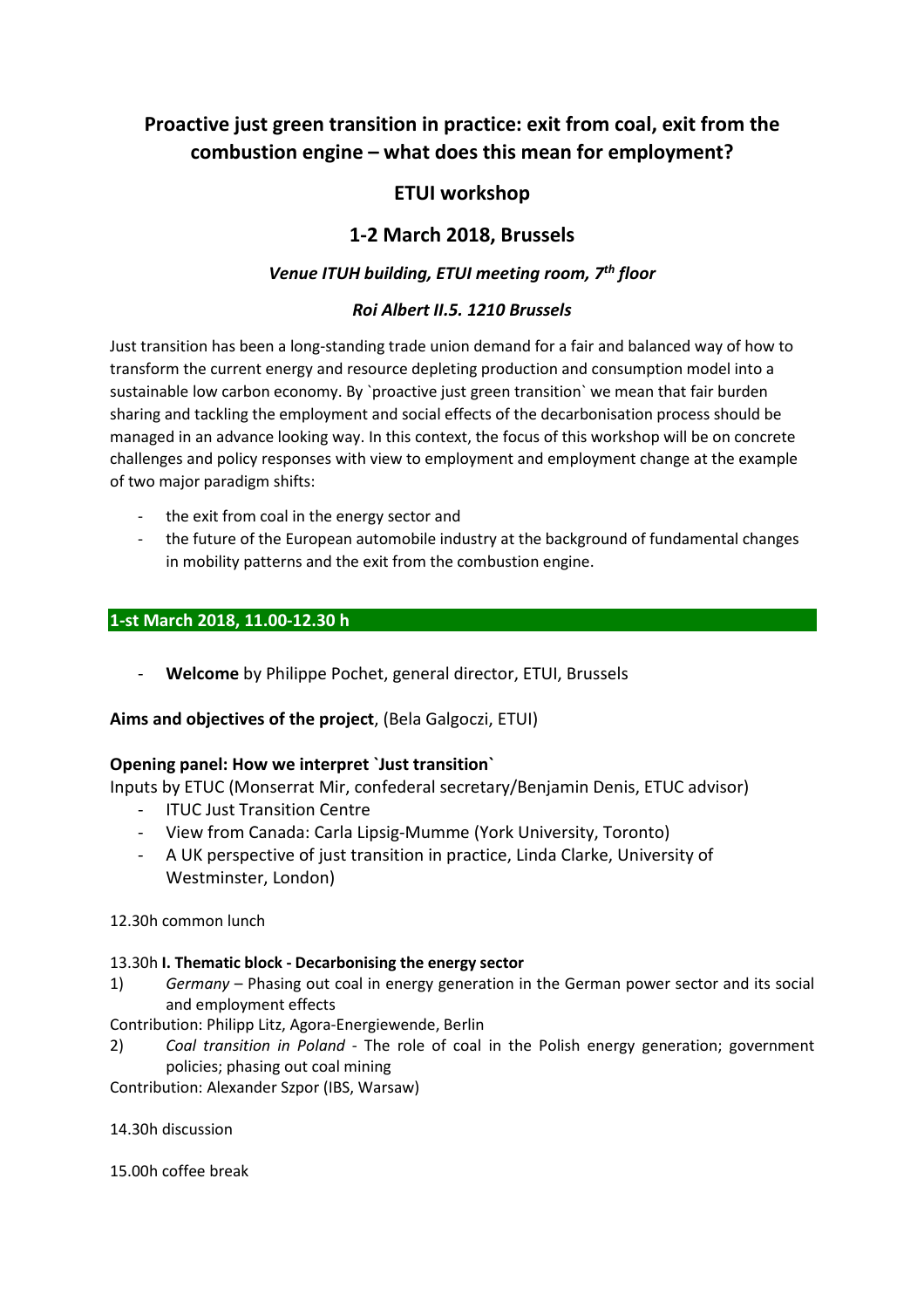15.15h

3) *Decarbonising energy generation in Italy*: the case of ENEL

The decarbonisation perspective of electricity generation in Italy. The case of the ENEL group with closures of coal-fired power stations in Italy. Negotiations, social plans and employment transitions.

Contribution: Serena Rugiero, Fondazione Di Vittorio, Italy

4) *Phasing out coal in the French energy sector*  The decarbonisation perspective of the French power sector and its possible social and employment effects.

Contribution: Andrzej Jakubowski (Syndex, Brussels)

5) *Lessons from the transformation of coal-mining regions in Germany*: How could we act preventive and go an advanced looking way in the German brown coalfields?"

Stefan Gärtner, Institute for Work and Technology (IAT), Gelsenkirchen

16.30h discussion

17.00h end of the first day

19.00h Joint dinner

#### **2-nd March 2018, 10.00-12.30 h**

#### 9.30h **II. Thematic block – Exit from the combustion engine: what next for the automobile industry?**

1) *European automotive industry background* – state of play and future challenges Given the main climate policy and regulatory objectives and technology changes what is the likely impact on employment both in qualitative and quantitative terms in a post-combustion engine automobile industry?

Contribution: Anne-Gaëlle Lefeuvre, Syndex, Paris

2) *The case of the German automobile industry*, state of play, performance, employment (first and second trier suppliers, CEE value chains) Contribution: Martin Krzywdzinski, (WZB, Berlin)

10.30h discussion

11h coffee break

11.30h

3) The French automobile industry: state of play and the future Main trends, the future of the combustion engine and the spreading of electric cars,

employment change

Contribution: Syndex automobile department (Paris)

4) *Trade union strategies*, the role of works council in managing the paradigm change in the automobile industry

Contribution: Christian Brunkhorst, IG Metall (Frankfurt)

12.30h discussion